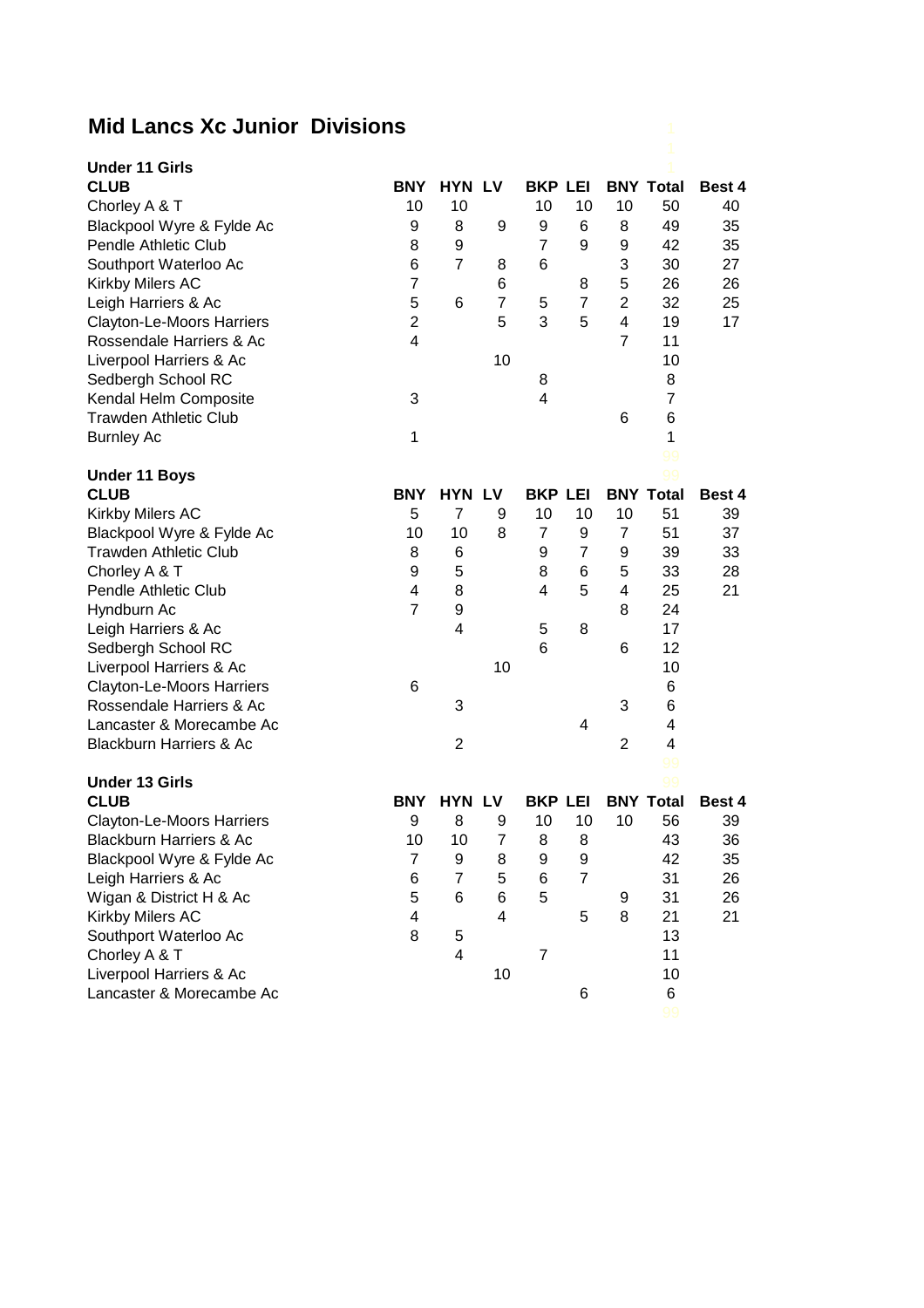| <b>Under 13Boys</b>                |                |                         |                |                |                |                |                  |        |
|------------------------------------|----------------|-------------------------|----------------|----------------|----------------|----------------|------------------|--------|
| <b>CLUB</b>                        | BNY            | <b>HYN LV</b>           |                | <b>BKP LEI</b> |                |                | <b>BNY Total</b> | Best 4 |
| <b>Blackburn Harriers &amp; Ac</b> | 7              | 10                      | 10             | 8              | 9              | 9              | 53               | 38     |
| Chorley A & T                      | 9              | 9                       | 7              | 9              | 10             |                | 44               | 37     |
| Kendal Helm Composite              | 10             | 7                       | 8              | 10             |                |                | 35               | 35     |
| Rossendale Harriers & Ac           |                | 3                       |                |                | 8              | 10             | 21               |        |
| Pendle Athletic Club               |                | 4                       |                |                | $\overline{7}$ | $\overline{7}$ | 18               |        |
| Leven Valley AC                    | 5              | 6                       | 6              |                |                |                | 17               |        |
| Southport Waterloo Ac              | 8              | 8                       |                |                |                |                | 16               |        |
| Blackpool Wyre & Fylde Ac          | 4              | 5                       |                | 6              |                |                | 15               |        |
| <b>Trawden Athletic Club</b>       | 3              |                         |                |                |                | 8              | 11               |        |
| Liverpool Harriers & Ac            |                |                         | 9              |                |                |                | 9                |        |
| Sedbergh School RC                 |                |                         |                | $\overline{7}$ |                |                | $\overline{7}$   |        |
| <b>Barlick Fell Runners</b>        | 6              |                         |                |                |                |                | 6                |        |
| Liverpool Pembroke Sefton          |                |                         | 5              |                |                |                | 5                |        |
| <b>Preston Harriers</b>            |                |                         | 4              |                |                |                | 4                |        |
| Hyndburn Ac                        | $\overline{2}$ |                         |                |                |                |                | $\overline{2}$   |        |
|                                    |                |                         |                |                |                |                | 99               |        |
| <b>Under 15 Girls</b>              |                |                         |                |                |                |                | 99               |        |
| <b>CLUB</b>                        | <b>BNY</b>     | <b>HYN LV</b>           |                | <b>BKP LEI</b> |                |                | <b>BNY Total</b> | Best 4 |
| Liverpool Pembroke Sefton          | 9              |                         | 8              | 10             | 9              |                | 36               | 36     |
| Lancaster & Morecambe Ac           | 8              | 10                      | 6              | $\overline{7}$ | 5              |                | 36               | 31     |
| Blackpool Wyre & Fylde Ac          | 6              |                         | $\overline{7}$ | 8              | 6              | 9              | 36               | 30     |
| Kendal Helm Composite              | 10             |                         | 10             |                | 10             |                | 30               |        |
| Chorley A & T                      | $\overline{7}$ |                         |                | 6              | $\overline{7}$ |                | 20               |        |
| <b>Blackburn Harriers &amp; Ac</b> |                | 9                       | 5              | 5              |                |                | 19               |        |
| Sedbergh School RC                 |                |                         |                | 9              |                | 10             | 19               |        |
| <b>Preston Harriers</b>            | 5              | 8                       |                |                |                |                | 13               |        |
| Liverpool Harriers & Ac            |                |                         | 9              |                |                |                | 9                |        |
| Leven Valley AC                    |                |                         |                |                | 8              |                | 8                |        |
|                                    |                |                         |                |                |                |                | 99               |        |
| <b>Under 15 Boys</b>               |                |                         |                |                |                |                | 99               |        |
| <b>CLUB</b>                        | <b>BNY</b>     | <b>HYN LV</b>           |                | <b>BKP LEI</b> |                |                | <b>BNY Total</b> | Best 4 |
| Southport Waterloo Ac              | 10             | 8                       | 8              | 10             | 9              | 10             | 55               | 39     |
| Kendal Helm Composite              | 9              | 9                       | $\overline{7}$ | 9              |                |                | 34               | 34     |
| <b>Blackburn Harriers &amp; Ac</b> | 5              | 6                       | 9              | 8              | 10             |                | 38               | 33     |
| Liverpool Pembroke Sefton          | 6              | 7                       | 2              |                | 8              |                | 23               | 23     |
| Blackpool Wyre & Fylde Ac          | $\overline{2}$ | $\mathbf 5$             | 3              | 7              | 6              |                | 23               | 21     |
| Lancaster & Morecambe Ac           | $\overline{4}$ | 3                       | $\overline{4}$ | 5              | $\overline{7}$ |                | 23               | 20     |
| <b>Preston Harriers</b>            |                | 10                      |                | 6              |                |                | 16               |        |
| Leven Valley AC                    | $\overline{7}$ |                         | 6              |                |                |                | 13               |        |
| Sedbergh School RC                 |                |                         |                | 4              |                | 9              | 13               |        |
| Chorley A & T                      | 8              | $\overline{\mathbf{4}}$ |                |                |                |                | 12               |        |
| Liverpool Harriers & Ac            |                |                         | 10             |                |                |                | 10               |        |
| Kirkby Milers AC                   |                |                         | 5              |                |                |                | 5                |        |
| Leigh Harriers & Ac                | 3              |                         |                |                |                |                | 3                |        |
| Clayton-Le-Moors Harriers          | $\mathbf{1}$   |                         |                |                |                |                | $\mathbf{1}$     |        |
|                                    |                |                         |                |                |                |                |                  |        |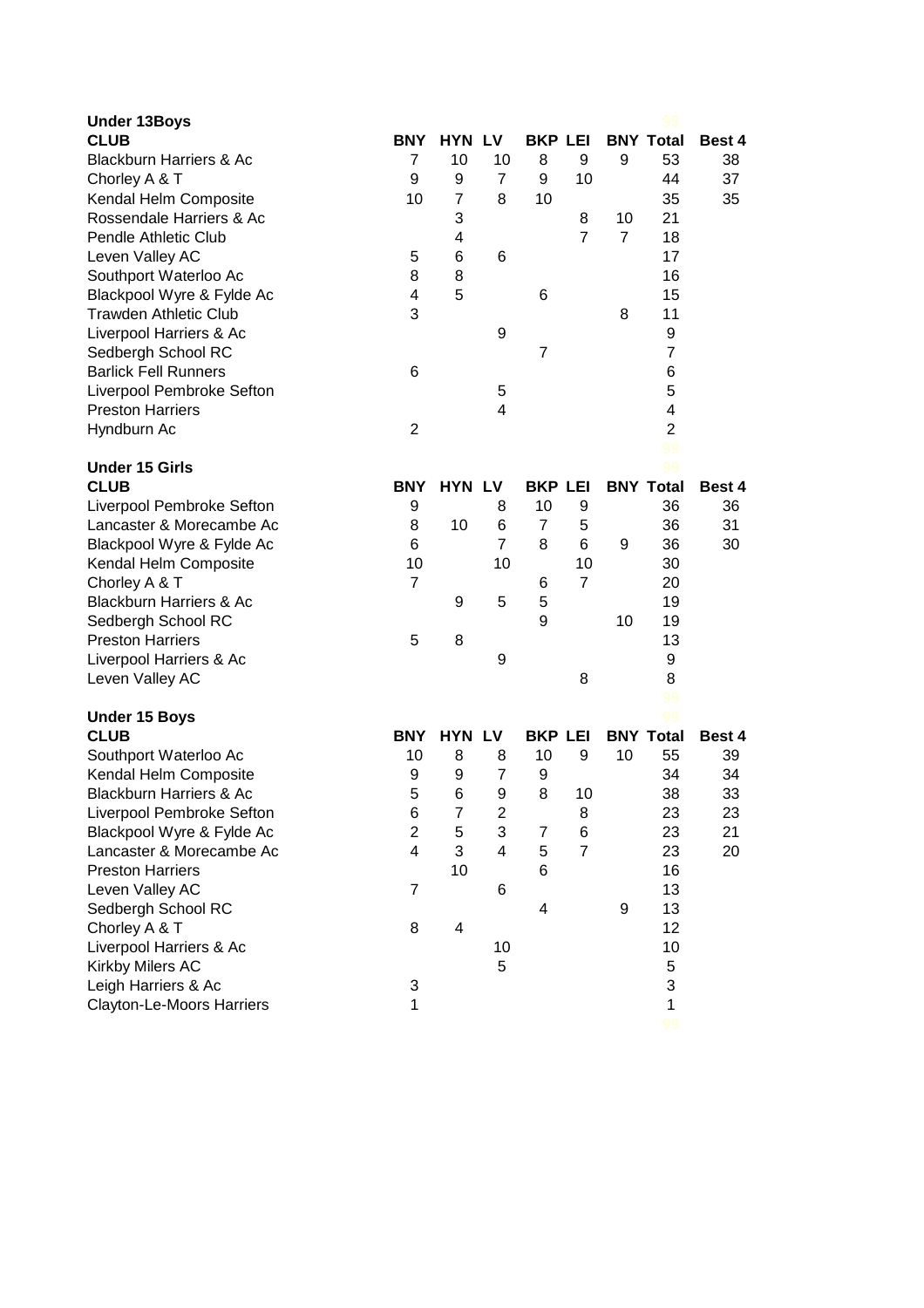| <b>Under 17 Women</b>              |                |                |                |                |    |    |                  |               |
|------------------------------------|----------------|----------------|----------------|----------------|----|----|------------------|---------------|
| <b>CLUB</b>                        | <b>BNY</b>     | <b>HYN LV</b>  |                | <b>BKP LEI</b> |    |    | <b>BNY Total</b> | Best 4        |
| <b>Blackburn Harriers &amp; Ac</b> |                | 10             | 10             | 10             | 10 | 9  | 49               | 40            |
| Blackpool Wyre & Fylde Ac          | 8              | 8              |                | 6              | 9  |    | 31               | 31            |
| <b>Preston Harriers</b>            | 10             | 9              | 9              |                |    |    | 28               |               |
| <b>Clayton-Le-Moors Harriers</b>   | 9              |                |                | 8              |    | 10 | 27               |               |
| Sedbergh School RC                 |                |                |                | 9              |    | 8  | 17               |               |
| Lancaster & Morecambe Ac           |                | $\overline{7}$ |                | $\overline{7}$ |    |    | 14               |               |
| Liverpool Harriers & Ac            |                |                | 8              |                |    |    | 8                |               |
| Chorley A & T                      |                |                | $\overline{7}$ |                |    |    | $\overline{7}$   |               |
|                                    |                |                |                |                |    |    | 99               |               |
| <b>Under 17 Men</b>                |                |                |                |                |    |    | 99               |               |
| <b>CLUB</b>                        | <b>BNY</b>     | <b>HYN LV</b>  |                | <b>BKP LEI</b> |    |    | <b>BNY Total</b> | Best 4        |
| <b>Blackburn Harriers &amp; Ac</b> | 9              | 10             | 7              | 10             | 10 | 10 | 56               | 40            |
| <b>Preston Harriers</b>            | 10             | 8              | 9              |                |    |    | 27               |               |
| Sedbergh School RC                 | 6              |                |                | 9              |    | 9  | 24               |               |
| Chorley A & T                      | 8              |                | 10             |                |    |    | 18               |               |
| Kendal Helm Composite              |                | 9              |                |                |    |    | 9                |               |
| Liverpool Harriers & Ac            |                |                | 8              |                |    |    | 8                |               |
| Blackpool Wyre & Fylde Ac          | $\overline{7}$ |                |                |                |    |    | $\overline{7}$   |               |
| Lancaster & Morecambe Ac           |                | $\overline{7}$ |                |                |    |    | $\overline{7}$   |               |
| Wigan & District H & Ac            |                |                | 6              |                |    |    | 6                |               |
|                                    |                |                |                |                |    |    | 99               |               |
| Under 20 Women                     |                |                |                |                |    |    | 99               |               |
| <b>CLUB</b>                        | <b>BNY</b>     | <b>HYN LV</b>  |                | <b>BKP LEI</b> |    |    | <b>BNY Total</b> | Best 4        |
| <b>Lancaster University</b>        | 10             |                | 10             |                | 10 | 10 | 40               | 40            |
| Sedbergh School RC                 | 8              |                |                | 10             |    |    | 18               |               |
| Southport Waterloo Ac              | 9              |                |                |                |    |    | 9                |               |
|                                    |                |                |                |                |    |    | 99               |               |
| Under 20 Men                       |                |                |                |                |    |    | 99               |               |
| <b>CLUB</b>                        | <b>BNY</b>     | <b>HYN LV</b>  |                | <b>BKP LEI</b> |    |    | <b>BNY Total</b> | <b>Best 4</b> |
| <b>Lancaster University</b>        | 10             |                | 10             | 10             | 10 | 9  | 49               | 40            |
| Sedbergh School RC                 |                |                |                | 9              |    |    | 9                |               |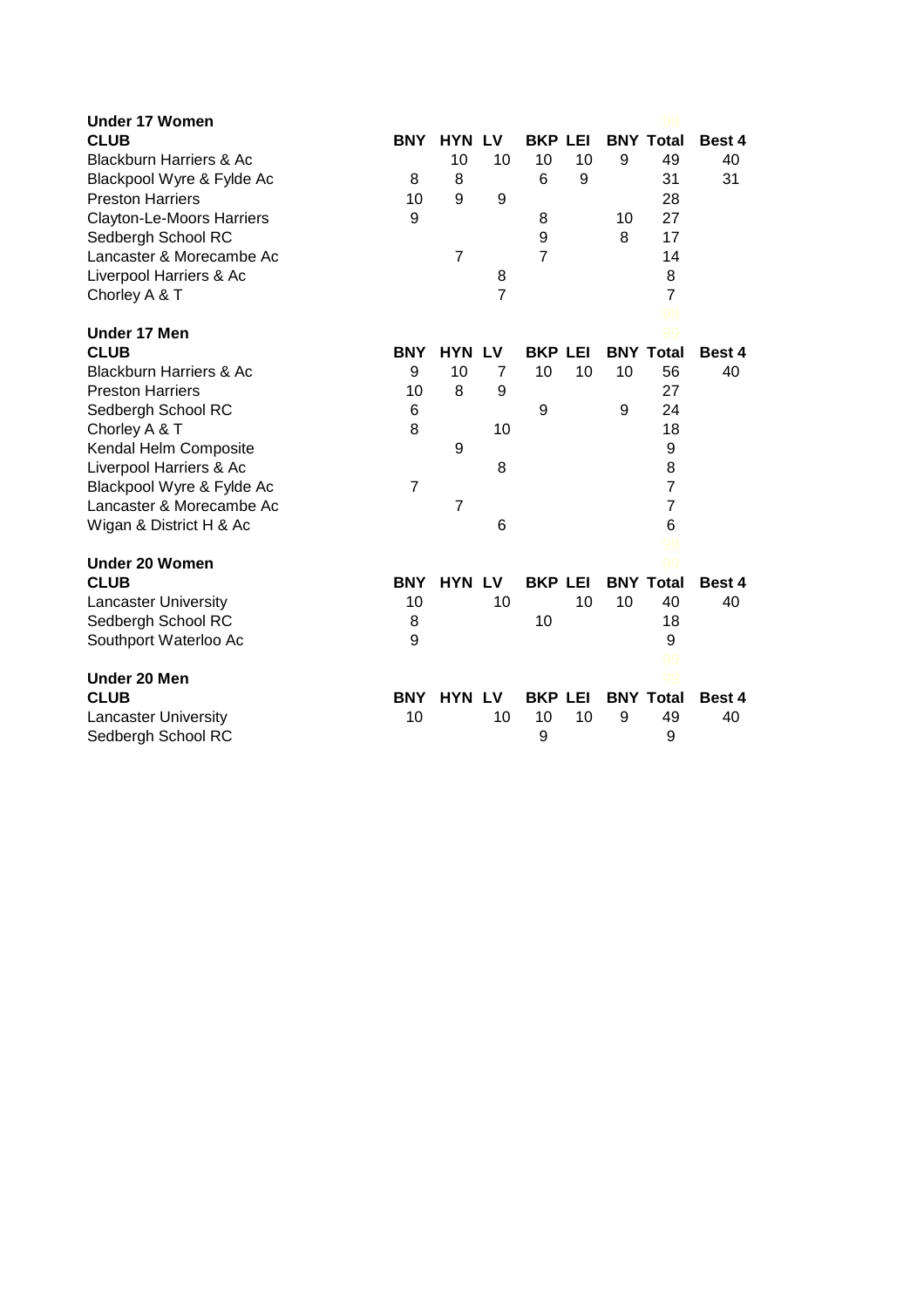## **Mid Lancs Xc Senior Women's and Vets' Divisions** 99

| <b>Division 1</b>                         | <b>BNY</b>     | <b>HYN</b>     | LV             | <b>BKP</b>     | LEI            | <b>BNY</b>     | <b>Total</b>            | Best 4 |
|-------------------------------------------|----------------|----------------|----------------|----------------|----------------|----------------|-------------------------|--------|
| <b>Lancaster University</b>               | 7              | 7              | 5              | 6              | 6              | 7              | 38                      | 27     |
| <b>Preston Harriers</b>                   | 4              | 6              | $\overline{7}$ | $\overline{7}$ | $\overline{7}$ | 3              | 34                      | 27     |
| <b>Blackburn Harriers &amp; Ac</b>        | 6              | $\overline{c}$ | 6              | 2              |                | 6              | 22                      | 20     |
| Lytham St Annes Rr Club                   | 5              | 5              | 3              | $\overline{4}$ | 4              | 4              | 25                      | 18     |
| Wigan & District H & Ac                   | $\overline{2}$ | 4              | 4              | 3              | 3              | 5              | 21                      | 16     |
| Blackpool Wyre & Fylde Ac                 | $\mathbf{1}$   | 3              | $\overline{2}$ | 5              | 5              |                | 16                      | 15     |
| Clayton-Le-Moors Harriers                 | 3              | 1              | 1              | 1              | $\overline{2}$ | $\overline{2}$ | 10                      | 8      |
| <b>Division 2</b>                         | <b>BNY</b>     | <b>HYN</b>     | LV             | <b>BKP</b>     | LEI            | <b>BNY</b>     | <b>Total</b>            | Best 4 |
| Southport Waterloo Ac                     | $\overline{7}$ | $\overline{7}$ | 6              | 6              | $\overline{7}$ | $\overline{7}$ | 40                      | 28     |
| Kendal Amateur Athletic Club              | 6              |                | 4              |                | 6              | 6              | 22                      | 22     |
| Lancaster & Morecambe Ac                  | 4              | 6              | 5              | 5              | 4              |                | 24                      | 20     |
| Sedbergh School RC                        | 5              |                |                | $\overline{7}$ |                |                | 12                      |        |
| Liverpool Pembroke Sefton                 |                |                | $\overline{7}$ |                |                |                | $\overline{7}$          |        |
| <b>Division 3</b>                         | BNY            | <b>HYN</b>     | LV             | <b>BKP</b>     | LEI            | <b>BNY</b>     | 99<br><b>Total</b>      | Best 4 |
| <b>Walney Wind Cheetahs</b>               | 1              | 9              | 8              | 7              | 8              | 10             | 43                      | 35     |
| <b>Lancaster University</b><br>'B'        | 10             |                | 4              | 5              | 10             | 9              | 38                      | 34     |
| Chorley A & T                             | 8              | 7              |                | 8              | 9              |                | 32                      | 32     |
| Wigan Phoenix                             | $\overline{7}$ | 8              |                | 10             | 4              |                | 29                      | 29     |
| Skelmersdale Boundary H                   |                | 10             | 7              | 6              |                | 1              | 24                      | 24     |
| Wigan & District H & Ac<br>'B'            | 1              | 6              | $\overline{2}$ | 4              | 6              | $\overline{7}$ | 26                      | 23     |
| <b>Preston Harriers</b><br>'B'            | 1              | 1              | 6              | 1              | $\overline{7}$ | $\overline{2}$ | 18                      | 16     |
| Lytham St Annes Rr Club<br>'B'            |                | 5              | 1              | 3              | $\overline{2}$ | 5              | 16                      | 15     |
| Blackpool Wyre & Fylde Ac<br>'B'          | 1              | 1              | 1              | 9              | 1              |                | 13                      | 12     |
| Έ<br><b>Walney Wind Cheetahs</b>          |                | 1              |                | 1              | 1              | 8              | 11                      | 11     |
| Wesham Road Runners & Ac                  | 1              | 3              | 1              | 1              | 1              | 4              | 11                      | 9      |
| <b>Red Rose Road Runners</b>              | 1              | 1              |                | 1              | 1              | 6              | 10                      | 9      |
| Clayton-Le-Moors Harriers 'B'             | 3              | 1              |                | 1              | 1              | 3              | 9                       | 8      |
| <b>Garstang Running Club</b>              | 9              | $\overline{2}$ |                |                |                |                | 11                      |        |
| Leven Valley AC                           |                |                | 10             |                |                |                | 10                      |        |
| Liverpool Harriers & Ac                   |                |                | 9              |                |                |                | 9                       |        |
| <b>Blackburn Harriers &amp; Ac</b><br>'B' | 6              |                | 1              |                |                |                | $\overline{7}$          |        |
| Rossendale Harriers & Ac                  |                | 1              | 5              | 1              |                |                | $\overline{7}$          |        |
| Leigh Harriers & Ac                       |                |                | 1              |                | 5              |                | 6                       |        |
| <b>Trawden Athletic Club</b>              | 5              | 1              |                |                |                |                | 6                       |        |
| Astley & Tyldesley RR                     |                | 4              | 1              |                | 1              |                | 6                       |        |
| <b>Glaxo Hoad Hill Harriers</b>           |                |                | 1              | $\overline{2}$ | 3              |                | 6                       |        |
| Southport Waterloo Ac<br>'B'              | 4              |                | 1              |                |                |                | 5                       |        |
| Liverpool Pembroke Sefton 'B'             |                |                | 3              |                |                |                | 3                       |        |
| Wesham Road Runners & Ac<br>'B'           | 1              | 1              |                | 1              |                |                | 3                       |        |
| 'B'<br>Chorley A & T                      | 2              |                |                |                |                |                | $\overline{\mathbf{c}}$ |        |
| <b>Trawden Athletic Club</b><br>'B'       | 1              | 1              |                |                |                |                | $\overline{2}$          |        |
| <b>Thornton Cleveleys RC</b>              |                | 1              |                |                | 1              |                | $\overline{2}$          |        |
| <b>Barlick Fell Runners</b>               | 1              |                |                |                |                |                | 1                       |        |
| 'B'<br>Astley & Tyldesley RR              |                | 1              |                |                |                |                | 1                       |        |
| Skelmersdale Boundary H<br>'B'            |                |                | 1              |                |                |                | 1                       |        |
| Kirkby Milers AC                          |                |                |                | 1              |                |                | 1                       |        |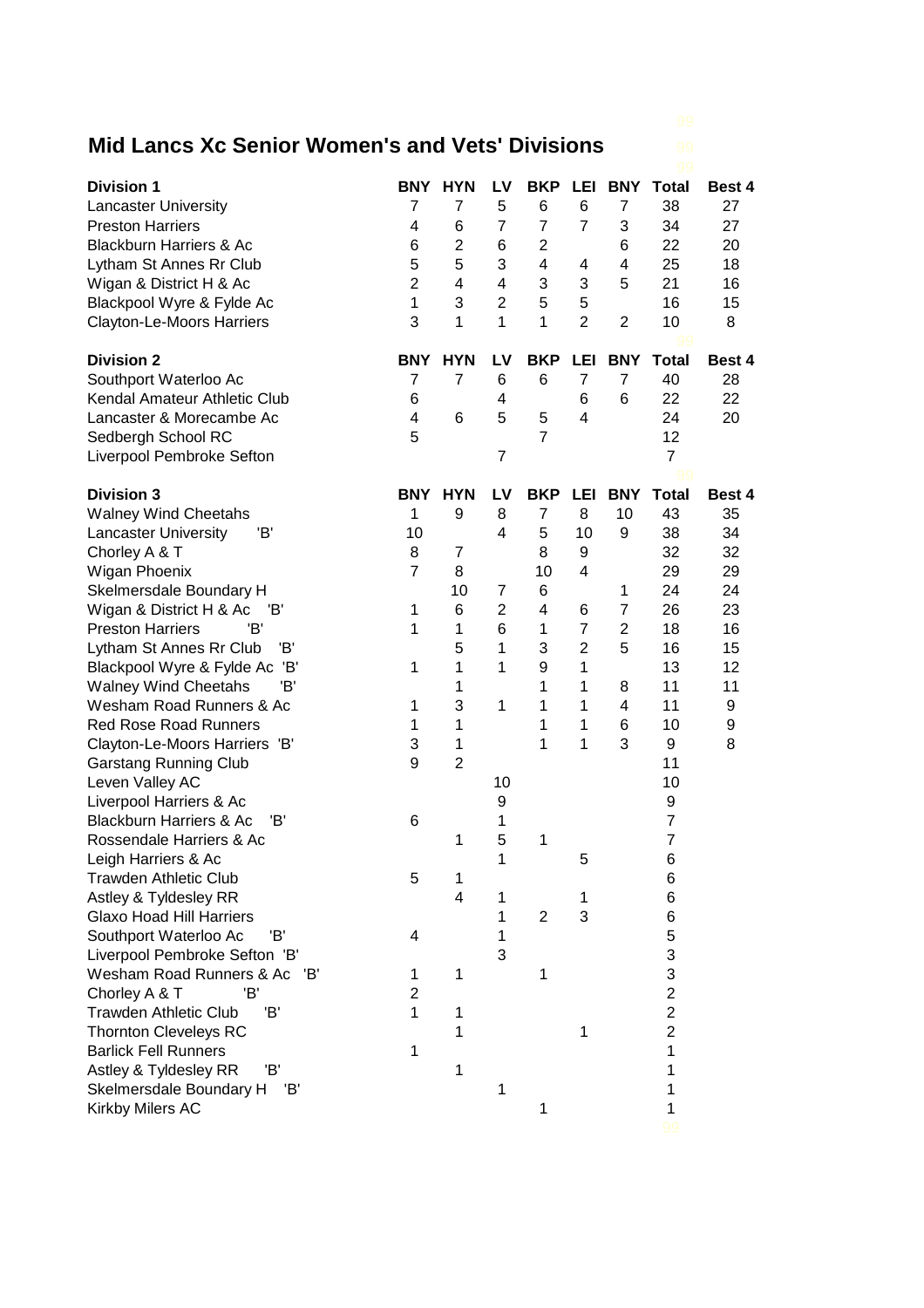| Vet 35 Teams                                                    |                 |                     |                |                |                     |                |                  |        |
|-----------------------------------------------------------------|-----------------|---------------------|----------------|----------------|---------------------|----------------|------------------|--------|
| <b>CLUB</b>                                                     | <b>BNY</b>      | <b>HYN LV</b>       |                | <b>BKP LEI</b> |                     |                | <b>BNY Total</b> | Best 4 |
| Lytham St Annes Rr Club                                         | 10              | 10                  | 9              | 9              | 10                  | 9              | 57               | 39     |
| <b>Walney Wind Cheetahs</b>                                     | 1               | 8                   | $\overline{7}$ | 3              | 8                   | 10             | 37               | 33     |
| Wigan Phoenix                                                   | 9               | 6                   |                | 8              | 6                   |                | 29               | 29     |
| Blackpool Wyre & Fylde Ac                                       | $\overline{2}$  | 1                   | 5              | 10             | 9                   |                | 27               | 26     |
| Wigan & District H & Ac                                         | 1               | $\overline{7}$      | $\overline{2}$ | $\overline{7}$ | $\overline{7}$      |                | 24               | 23     |
| Southport Waterloo Ac                                           | $6\phantom{1}6$ | 5                   | 3              | 1              | $\overline{2}$      | 8              | 25               | 22     |
| <b>Preston Harriers</b>                                         | 1               | 3                   | 4              | 5              | 1                   | 5              | 19               | 17     |
| Clayton-Le-Moors Harriers                                       | 5               | 1                   | 1              | 1              | 1                   | 6              | 15               | 13     |
| Lancaster & Morecambe Ac                                        | 1               | 1                   | 1              | 6              | 1                   |                | 10               | 9      |
| <b>Red Rose Road Runners</b>                                    | 1               | 1                   |                | 1              | 1                   | 4              | 8                | 7      |
| Wesham Road Runners & Ac                                        | 1               | 1                   | 1              | 1              | 1                   | 3              | 8                | 6      |
| Skelmersdale Boundary H                                         |                 | 9                   | 6              | $\overline{2}$ |                     |                | 17               |        |
| Chorley A & T                                                   | 8               | 4                   |                | 4              |                     |                | 16               |        |
| Kendal Amateur Athletic Club                                    |                 |                     | 1              |                | 3                   | $\overline{7}$ | 11               |        |
| Liverpool Pembroke Sefton                                       |                 |                     | 10             |                |                     |                | 10               |        |
| <b>Blackburn Harriers &amp; Ac</b>                              | $\overline{7}$  |                     | $\mathbf{1}$   | 1              |                     |                | 9                |        |
| Leven Valley AC                                                 |                 |                     | 8              |                |                     |                | 8                |        |
| Astley & Tyldesley RR                                           |                 | $\overline{2}$      | 1              |                | 4                   |                | $\overline{7}$   |        |
| <b>Trawden Athletic Club</b>                                    | 4               | 1                   |                |                |                     |                | 5                |        |
| <b>Glaxo Hoad Hill Harriers</b>                                 |                 |                     |                |                | 5                   |                | 5                |        |
| <b>Garstang Running Club</b>                                    | 3               | 1                   |                |                |                     |                | 4                |        |
| <b>Thornton Cleveleys RC</b>                                    |                 | 1                   |                |                | 1                   |                | $\overline{2}$   |        |
| Leigh Harriers & Ac                                             |                 |                     | 1              |                | 1                   |                | $\overline{2}$   |        |
| <b>Barlick Fell Runners</b>                                     | 1               |                     |                |                |                     |                | 1                |        |
| Rossendale Harriers & Ac                                        |                 |                     | 1              |                |                     |                | 1<br>99          |        |
|                                                                 |                 |                     |                |                |                     |                |                  |        |
|                                                                 |                 |                     |                |                |                     |                |                  |        |
| Vet 45 Teams<br><b>CLUB</b>                                     | <b>BNY</b>      | <b>HYN LV</b>       |                | <b>BKP LEI</b> |                     |                | <b>BNY Total</b> | Best 4 |
|                                                                 | 10              | 10                  | 10             | 9              | 10                  | 10             | 59               | 40     |
| Lytham St Annes Rr Club                                         | 5               | 3                   | 9              | 10             | 8                   |                | 35               | 32     |
| Blackpool Wyre & Fylde Ac                                       | 9               | $\overline{7}$      | 8              |                |                     | 6              | 35               | 30     |
| Southport Waterloo Ac                                           |                 |                     |                | $\overline{7}$ | 5<br>$\overline{7}$ | 9              | 29               | 29     |
| <b>Walney Wind Cheetahs</b><br><b>Clayton-Le-Moors Harriers</b> | $\overline{7}$  | 6<br>$\overline{2}$ |                | 5              | $\overline{2}$      | $\overline{7}$ | 23               | 21     |
| <b>Preston Harriers</b>                                         | 3               | 1                   | 3              | 4              | 1                   | 5              | 17               | 15     |
| Wigan & District H & Ac                                         |                 | 8                   | $\overline{7}$ |                | 9                   |                | 24               |        |
| <b>Blackburn Harriers &amp; Ac</b>                              | 8               |                     | 6              | 8              |                     |                | 22               |        |
| Kendal Amateur Athletic Club                                    |                 |                     | 4              |                | 6                   | 8              | 18               |        |
| Lancaster & Morecambe Ac                                        | 6               | 5                   |                |                | 4                   |                | 15               |        |
| Skelmersdale Boundary H                                         |                 | 9                   | 5              |                |                     |                | 14               |        |
| Wesham Road Runners & Ac                                        | 4               | 4                   |                | 6              |                     |                | 14               |        |
| Leigh Harriers & Ac                                             |                 |                     |                |                | 3                   |                | 3                |        |
| <b>Trawden Athletic Club</b>                                    |                 | 1                   |                |                |                     |                | 1                |        |
| Vet 55 Teams                                                    |                 |                     |                |                |                     |                |                  |        |
| <b>CLUB</b>                                                     | <b>BNY</b>      | <b>HYN LV</b>       |                | <b>BKP LEI</b> |                     |                | <b>BNY Total</b> | Best 4 |
|                                                                 | 9               | 9                   |                | 10             | 9                   | 10             | 47               | 38     |
| <b>Clayton-Le-Moors Harriers</b>                                | 10              | 10                  |                | 9              | 8                   | 9              | 46               | 38     |
| Lytham St Annes Rr Club<br><b>Preston Harriers</b>              |                 | $\overline{7}$      |                | 8              |                     | 8              | 23               |        |
| Kendal Amateur Athletic Club                                    |                 |                     | 10             |                | 10                  |                | 20               |        |
| <b>Trawden Athletic Club</b>                                    |                 | 8                   |                |                |                     |                | 8                |        |
| Vet 65 Teams                                                    |                 |                     |                |                |                     |                |                  |        |
| <b>CLUB</b>                                                     | <b>BNY</b>      | <b>HYN LV</b>       |                | <b>BKP LEI</b> |                     |                | <b>BNY Total</b> | Best 4 |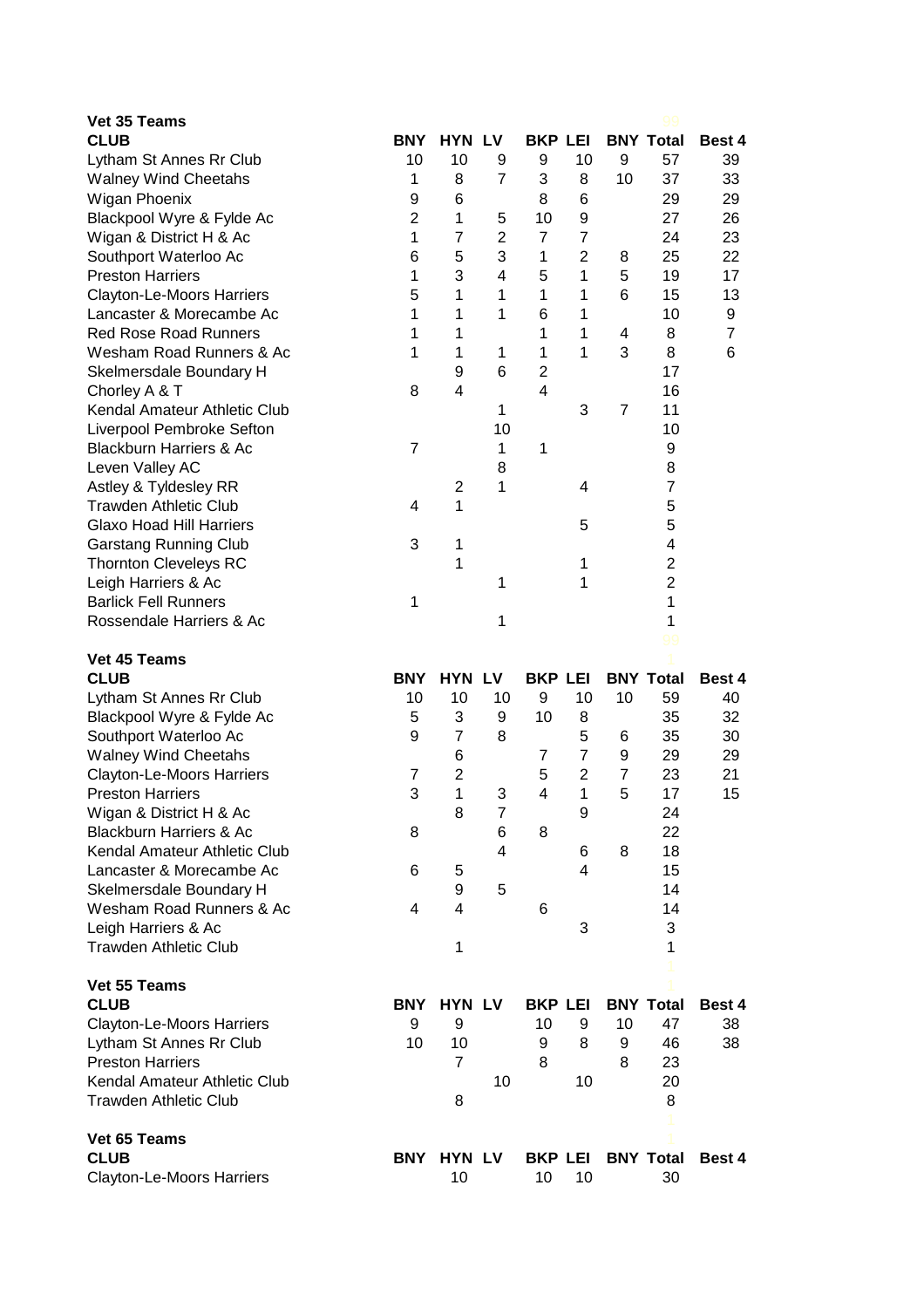## **Mid Lancs Xc Senior Men's and Vets' Divisions** 1

| <b>Division 1</b>                   | <b>BNY</b>              | <b>HYN</b>     | LV                      | <b>BKP</b>     | LEI            | <b>BNY</b>     | <b>Total</b>   | Best 4 |
|-------------------------------------|-------------------------|----------------|-------------------------|----------------|----------------|----------------|----------------|--------|
| <b>Lancaster University</b>         | 6                       | $\overline{7}$ | $\overline{7}$          | $\overline{7}$ | 5              | 6              | 38             | 27     |
| <b>Preston Harriers</b>             | $\overline{7}$          | 6              | 6                       | 5              | $\overline{7}$ | $\overline{7}$ | 38             | 27     |
| Wesham Road Runners & Ac            | 5                       | 5              |                         | 6              | 4              | 5              | 25             | 21     |
| <b>Glaxo Hoad Hill Harriers</b>     | $\overline{2}$          | 4              | 5                       | 3              | 3              | 4              | 21             | 16     |
| Clayton-Le-Moors Harriers           | 4                       | $\overline{2}$ | 3                       | $\overline{2}$ |                | 3              | 14             | 12     |
| <b>Blackburn Harriers &amp; Ac</b>  | 3                       |                | 4                       |                | 6              |                | 13             |        |
| Lytham St Annes Rr Club             |                         | 3              |                         | 4              | $\overline{2}$ |                | 9              |        |
|                                     |                         |                |                         |                |                |                |                |        |
| <b>Division 2</b>                   | <b>BNY</b>              | <b>HYN</b>     | LV                      | <b>BKP</b>     | LEI            | BNY            | <b>Total</b>   | Best 4 |
| Southport Waterloo Ac               | 7                       | 7              | 7                       | 6              | 6              | 6              | 39             | 27     |
| Lancaster & Morecambe Ac            | 6                       |                | 6                       | 5              | 5              | $\overline{7}$ | 29             | 24     |
| Kendal Amateur Athletic Club        | 4                       | 4              | 5                       | $\overline{7}$ |                |                | 20             | 20     |
| Wigan & District H & Ac             | 3                       | 5              | 3                       | 3              | 7              |                | 21             | 18     |
| Kirkby Milers AC                    |                         | 3              | 4                       | 4              | $\overline{4}$ | 5              | 20             | 17     |
| Leven Valley AC                     | 5                       | 6              | $\overline{2}$          |                |                |                | 13             |        |
| <b>Trawden Athletic Club</b>        | $\overline{2}$          | $\overline{2}$ |                         |                | 3              |                | $\overline{7}$ |        |
|                                     |                         |                |                         |                |                |                |                |        |
| <b>Division 3</b>                   | <b>BNY</b>              | <b>HYN</b>     | LV                      | <b>BKP</b>     | <b>LEI</b>     | <b>BNY</b>     | <b>Total</b>   | Best 4 |
| <b>Preston Harriers</b><br>'B'      | 6                       | 5              | 5                       | $\overline{7}$ | $\overline{7}$ | $\overline{7}$ | 37             | 27     |
| <b>Red Rose Road Runners</b>        | $\overline{7}$          | $\overline{7}$ | 6                       | 4              | 6              | 5              | 35             | 26     |
| Wesham Road Runners & Ac<br>'B'     | 5                       | 6              |                         | 6              | 5              | 4              | 26             | 22     |
| 'B'<br><b>Lancaster University</b>  |                         |                |                         | 5              |                | 6              | 11             |        |
| Lancaster & Morecambe Ac<br>'B'     |                         |                | 7                       |                |                |                | $\overline{7}$ |        |
| <b>Division 4</b>                   | <b>BNY</b>              | <b>HYN</b>     | LV                      | <b>BKP LEI</b> |                | <b>BNY</b>     | <b>Total</b>   | Best 4 |
| Blackpool Wyre & Fylde Ac           | 8                       | 9              |                         | 9              | 8              | 10             | 44             | 36     |
| Southport Waterloo Ac<br>'B'        | $\overline{7}$          | 5              | 8                       | 6              | $\overline{7}$ |                | 33             | 28     |
| <b>Walney Wind Cheetahs</b>         | 6                       | $\overline{2}$ | 3                       | $\overline{4}$ | 6              | 8              | 29             | 24     |
| Liverpool Pembroke Sefton           | 9                       | 10             | 9                       |                |                |                | 28             |        |
| Rossendale Harriers & Ac            |                         |                |                         | 10             | 10             |                | 20             |        |
| Sedbergh School RC                  | 10                      |                |                         | 8              |                |                | 18             |        |
| Liverpool Pembroke Sefton 'B'       |                         | 8              | 7                       |                |                |                | 15             |        |
| Kirkby Milers AC<br>'B'             |                         |                | 5                       |                |                | 9              | 14             |        |
| Liverpool Harriers & Ac             |                         |                | 10                      |                |                |                | 10             |        |
| Skelmersdale Boundary H             |                         | 4              | 6                       |                |                |                | 10             |        |
| Leigh Harriers & Ac                 |                         |                |                         |                | 9              |                | 9              |        |
| Wigan & District H & Ac<br>'B'      |                         | 3              | 4                       |                |                |                | $\overline{7}$ |        |
| Wigan Phoenix                       |                         | $\overline{7}$ |                         |                |                |                | 7              |        |
| <b>Garstang Running Club</b>        | 4                       |                |                         | 3              |                |                | 7              |        |
| Blackpool Wyre & Fylde Ac 'B'       |                         |                |                         | $\overline{7}$ |                |                | 7              |        |
| Chorley A & T                       |                         | 6              |                         |                |                |                | 6              |        |
| <b>Red Rose Road Runners</b><br>'B' | $\overline{\mathbf{c}}$ | $\mathbf{1}$   | $\overline{\mathbf{c}}$ |                |                |                | 5              |        |
| Clayton-Le-Moors Harriers 'B'       | 5                       |                |                         |                |                |                | 5              |        |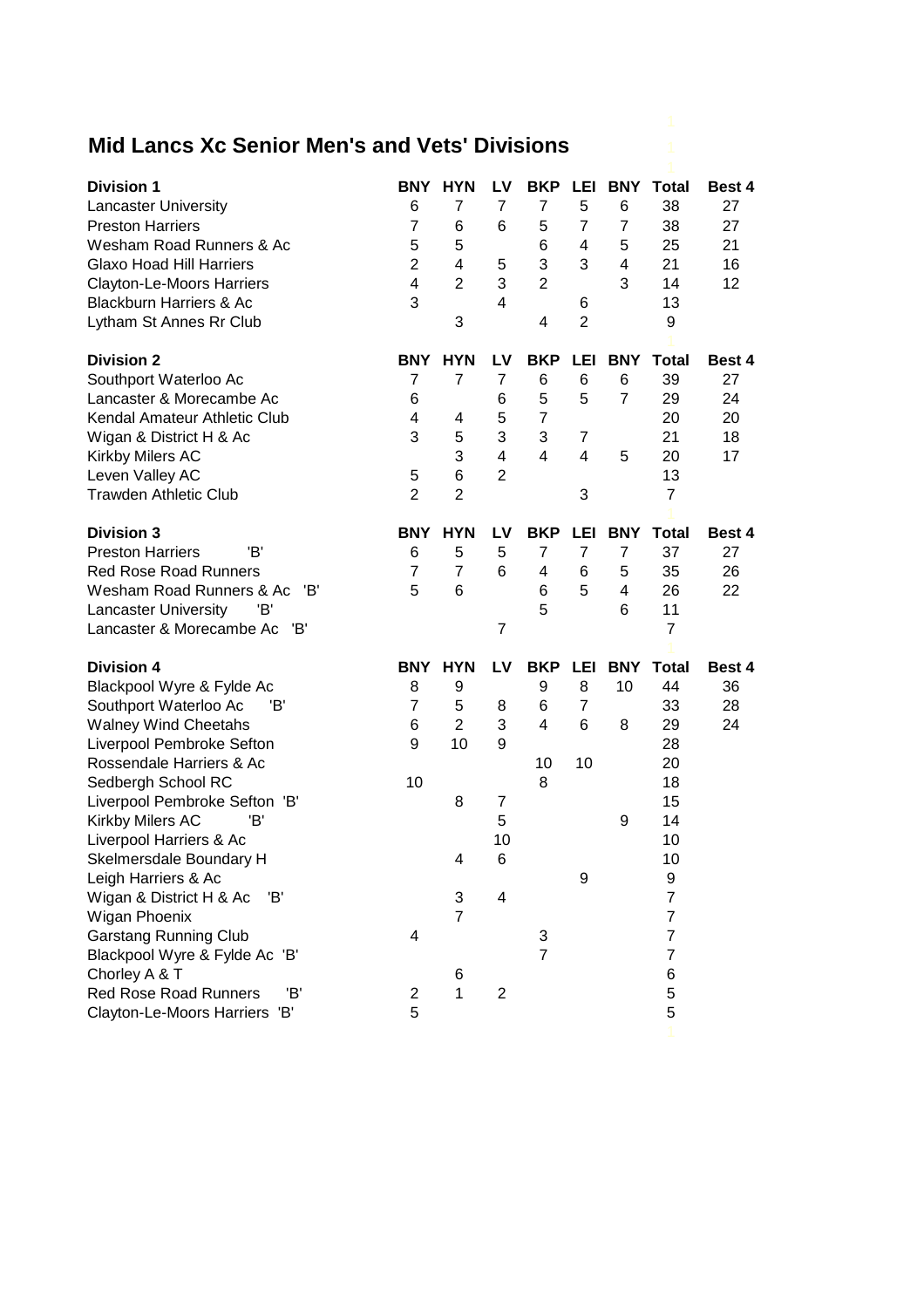## **Vet 40 Teams**

| <b>Vet 40 Teams</b>                                                   |                              |                              |                      |                          |                |                                   |                          |                    |
|-----------------------------------------------------------------------|------------------------------|------------------------------|----------------------|--------------------------|----------------|-----------------------------------|--------------------------|--------------------|
| <b>Division 1</b><br>Southport Waterloo Ac<br><b>Preston Harriers</b> | <b>BNY</b><br>7<br>6         | <b>HYN</b><br>7<br>4         | LV.<br>7<br>3        | <b>BKP LEI</b><br>7<br>4 | 6<br>7         | <b>BNY</b><br>$\overline{7}$<br>6 | <b>Total</b><br>41<br>30 | Best 4<br>28<br>23 |
| Lancaster & Morecambe Ac<br>Wesham Road Runners & Ac                  | 5<br>4                       | 5                            | 6                    | 5<br>6                   | 4<br>3         | 5<br>4                            | 25<br>22                 | 21<br>19           |
| Wigan & District H & Ac<br><b>Glaxo Hoad Hill Harriers</b>            | 1<br>$\overline{2}$          | 6<br>3                       | 5<br>4               | 3                        | 5              | 2                                 | 17<br>14                 | 17<br>12           |
| <b>Red Rose Road Runners</b>                                          | 3                            | $\overline{2}$               | $\overline{2}$       | $\overline{2}$           | $\overline{2}$ | 3                                 | 14                       | 10                 |
| <b>Division 2</b><br>Kendal Amateur Athletic Club                     | <b>BNY</b><br>$\overline{7}$ | <b>HYN</b><br>$\overline{7}$ | LV<br>$\overline{7}$ | <b>BKP</b><br>7          | LEI            | <b>BNY</b><br>$\overline{7}$      | <b>Total</b><br>35       | Best 4<br>28       |
| Clayton-Le-Moors Harriers                                             | 5                            | 6                            | 6                    | 6                        |                | 6                                 | 29                       | 24                 |
| Lytham St Annes Rr Club                                               | 1                            | 5                            | 5                    | 5                        | 6              |                                   | 22                       | 21                 |
| <b>Blackburn Harriers &amp; Ac</b>                                    | 3                            |                              |                      |                          | 7              |                                   | 10                       |                    |
| <b>Trawden Athletic Club</b>                                          | 4                            |                              |                      |                          | 5              |                                   | 9                        |                    |
| Leven Valley AC                                                       | 6                            |                              |                      |                          |                |                                   | 6                        |                    |
| <b>Barrow &amp; Furness Striders</b>                                  | $\overline{2}$               |                              |                      |                          |                |                                   | $\overline{2}$           |                    |
| <b>Division 3</b><br>Blackpool Wyre & Fylde Ac                        | <b>BNY</b><br>8              | <b>HYN</b>                   | LV                   | <b>BKP</b><br>10         | LEI<br>7       | <b>BNY</b><br>9                   | <b>Total</b><br>34       | Best 4<br>34       |
| Kirkby Milers AC                                                      |                              | $\overline{7}$               | 9                    |                          | 8              | 10                                | 34                       | 34                 |
| <b>Walney Wind Cheetahs</b>                                           | 7                            | 5                            | 6                    | 8                        | 6              | 8                                 | 40                       | 29                 |
| <b>Garstang Running Club</b>                                          | 6                            | 4                            |                      | $\overline{7}$           | 5              |                                   | 22                       | 22                 |
| Liverpool Pembroke Sefton                                             | 9                            | 10                           | 10                   |                          |                |                                   | 29                       |                    |
| Chorley A & T                                                         |                              | 9                            |                      | 9                        | 9              |                                   | 27                       |                    |
| Wigan Phoenix                                                         | 10                           | 8                            |                      |                          |                |                                   | 18                       |                    |
| Leigh Harriers & Ac                                                   |                              |                              | 7                    |                          | 10             |                                   | 17                       |                    |
| Skelmersdale Boundary H                                               |                              | 6                            | 8                    |                          |                |                                   | 14                       |                    |
| Vet 50 Teams<br><b>CLUB</b>                                           | <b>BNY</b>                   | <b>HYN LV</b>                |                      | <b>BKP LEI</b>           |                |                                   | <b>BNY Total</b>         | Best 4             |
| Southport Waterloo Ac                                                 | 10                           | 9                            | 10                   | 10                       | 10             | 10                                | 59                       | 40                 |
| <b>Preston Harriers</b>                                               | 9                            | 4                            | 4                    | 9                        | 8              | 9                                 | 43                       | 35                 |
| <b>Glaxo Hoad Hill Harriers</b>                                       | 5                            | $\overline{7}$               | 9                    | 8                        |                | 4                                 | 33                       | 29                 |
| <b>Walney Wind Cheetahs</b>                                           | 3                            | $\overline{c}$               | $\mathbf 2$          | 7                        | 7              | 7                                 | 28                       | 24                 |
| <b>Red Rose Road Runners</b>                                          | 6                            | 5                            | 5                    | 4                        | 6              | 6                                 | 32                       | 23                 |
| <b>Clayton-Le-Moors Harriers</b>                                      | $\overline{7}$               | 3                            | 3                    | $\mathbf 1$              |                | $\overline{2}$                    | 16                       | 15                 |
| Wesham Road Runners & Ac                                              | 1                            | 1                            | 1                    | $\overline{2}$           | 5              | 3                                 | 13                       | 11                 |
| Liverpool Pembroke Sefton                                             | 8                            | 10                           | 8                    |                          |                |                                   | 26                       |                    |
| Blackpool Wyre & Fylde Ac                                             |                              |                              |                      | 6                        | 4              | 8                                 | 18                       |                    |
| Wigan & District H & Ac                                               |                              | 8                            | $\overline{7}$       |                          |                |                                   | 15                       |                    |
| Leigh Harriers & Ac                                                   |                              |                              | 6                    |                          | 9              |                                   | 15                       |                    |
| <b>Barrow &amp; Furness Striders</b>                                  |                              |                              |                      | 3                        | 3              | 5                                 | 11                       |                    |
| Chorley A & T                                                         |                              | 6                            |                      |                          |                |                                   | 6                        |                    |
| Wigan Phoenix<br>Lancaster & Morecambe Ac                             | 4                            |                              |                      | 5                        |                |                                   | 5<br>4                   |                    |
|                                                                       |                              | 1                            | 1                    | 1                        |                |                                   | 3                        |                    |
| Lytham St Annes Rr Club<br><b>Trawden Athletic Club</b>               | $\overline{c}$               |                              |                      |                          |                |                                   | $\overline{2}$           |                    |
| <b>Garstang Running Club</b>                                          | 1                            |                              |                      | 1                        |                |                                   | $\overline{2}$           |                    |
|                                                                       |                              |                              |                      |                          |                |                                   |                          |                    |